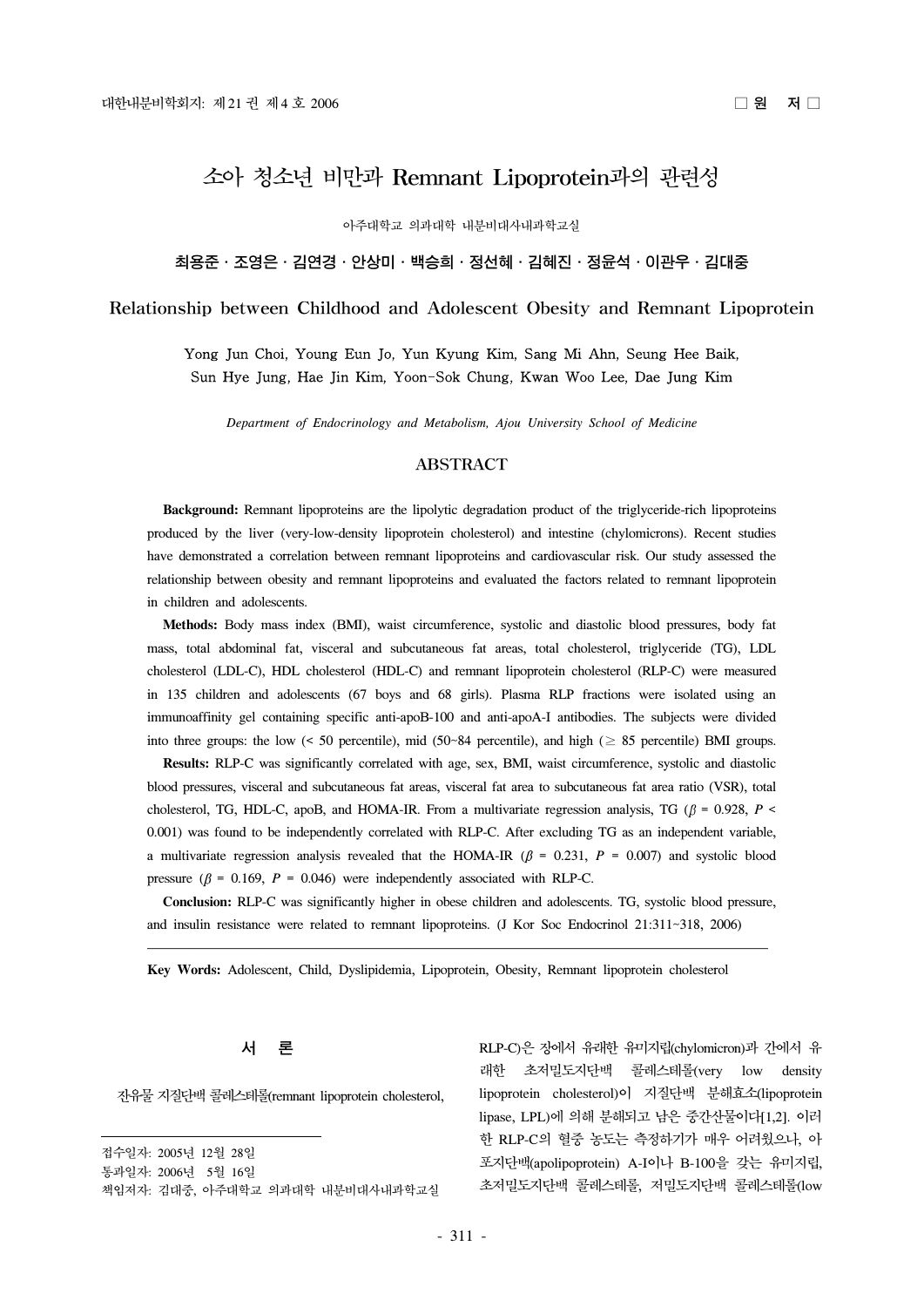density lipoprotein cholesterol), 고밀도지단백 콜레스테롤 (high density lipoprotein cholesterol) 등의 정상 지질단백을 면역흡착법으로 제거하고 남은 산물을 추출하는 방법으로 정량화하는 방법이 개발되면서 이에 대한 많은 연구가 진행 되었다[3]. 특히 RLP-C과 죽상동맥경화증의 관련성에 대한 연구가 활발히 이루어졌는데, Framingham heart study는 여 성에 있어서 RLP-C의 증가가 관상동맥질환의 중요한 위험 인자임을 보고하였으며[14], Kujiyama 등은 3년간의 임상 연구에서 고 RLP-C군(RLP-C ≥ 5.1 mg/dL)에서 심혈관질 환의 발생률이 더 높음을 보고하였다[5]. 이를 비롯한 많은 임상 연구를 바탕으로 2000년 미국 FDA (Food and Drug Administration)는 RLP-C의 증가를 관상동맥질환의 위험인 자의 하나로 인정하였다[6].

최근 우리나라는 급속한 경제 발전과 식생활의 서구화로 성인뿐만 아니라 소아에서도 비만이 사회적 문제가 되고 있 는데, 초중고교 학생들 중 비만증의 빈도는 남자의 경우 1984년 9%에서 1994년에는 17.2%로 증가하였고, 여아의 경우 7%에서 14.3%로 빠른 증가를 보이고 있다[7]. 소아 비 만은 소아시기에 이미 고혈압, 고지질혈증, 당뇨병, 지방간 등과 같은 합병증을 동반할 수 있고, 대부분의 소아 비만이 성인 비만으로 이행되어 생활습관병의 발생과 심혈관질환으 로 인한 사망을 증가시킨다[8]. 또한 죽상동맥경화증은 아동 기부터 시작된다고 알려져 있어, 심혈관질환의 고위험인자 인 고지질혈증의 조기발견과 치료가 심혈관질환의 위험성을 현저하게 감소시킬 수 있다[9,10]. 국내에서도 소아 비만 환 자에서 혈청 지질농도와의 관련성에 대한 몇몇 보고가 있었 지만[11~13], RLP-C에 대한 연구는 이루어지지 않았다. 따 라서 본 연구는 비만한 소아에서 정상체중 소아에 비해 RLP-C가 더 증가되어 있는지 평가하고 또한 이러한 RLP-C 와 연관이 있는 인자들을 찾고자 하였다.

#### 대상 및 방법

#### 1. 연구대상

2004년 1월부터 2월 사이에 서울 및 경기도 지역에서 7 세에서 16세 사이의 소아 및 청소년을 대상으로 자발적 참 여자를 모집하였으며, 이 중 동반질환 및 약물 복용력 등이 없는 135명(남자 67명, 여자 68명)의 건강한 소아 및 청소년 을 연구 대상으로 하였다.

본 연구는 병원의 윤리위원회의 승인을 받았으며, 모든 대상 자의 보호자에게 연구의 목적과 방법에 대하여 구두와 서면으 로 설명하였으며 보호자의 서면 동의 하에 연구를 진행하였다.

# 2. 신체 계측

대상자 모두 아침 공복상태에서 가벼운 옷차림으로 신장

및 체중을 측정하였고, 체질량지수(body mass index, BMI) 는 체중(kg)/[신장 (m)]<sup>2</sup>으로 계산하였다. 1998년 대한소아 과학회가 제시한 소아성장표를 기준으로 나이와 성별에 따 른 BMI의 백분위수를 산출하였다. 또한 직립 자세에서 허 리둘레(cm) 및 엉덩이둘레(cm)를 동일한 검사자에 의해 측 정하였다. 앉은 자세에서 수은 혈압계로 수축기 및 이완기 혈압을 측정하였다.

#### 3. 체성분 측정

체지방 비(%)는 이중에너지 방사선 흡수법(Dual-energy X-ray absorptiometry, EXPERT-XL, LunarⓇ, USA)을 이용 하여 측정하였으며, 체부 전체와, 상지, 하지, 체간으로 구분 하여 측정하였다. 복부의 체지방 분포를 알기 위해 제대 위 치에서 전산화 단층촬영(High Speed Advantage, General Electric Co., USA)을 시행하여 Hounsfield unit -250에서 -50에 해당하는 부위의 면적(cm<sup>2</sup>)을 측정하였다. 복막을 경 계로 내장지방 면적(visceral fat area)과 피하지방 면적 (subcutaneous fat area)을 구하였고, 내장지방/피하지방 면 적비(visceral fat area to subcutaneous fat area ratio, VSR) 를 계산하였다.

# 4. 혈액검사

모든 대상자는 8시간 이상 금식 후 아침 8~10시 사이에 검사실에 방문하여 채혈을 하였다. 채혈한 혈액에서 혈청을 분리하여 분석시까지 -70℃에서 보관하였다. 공복혈당, 인슐 린, 총콜레스테롤, 트리글리세리드, 고밀도지단백 콜레스테 롤, 저밀도지단백 콜레스테롤, RLP-C, apo A-I, apo B 등의 혈중 농도를 측정하였고, 인슐린저항성은 HOMA-IR ([insulin ( U/mL) × glucose (mmol/L)]/22.5)로 계산하였다. 총콜레스테롤 및 트리글리세리드는 효소법을 이용하여 측정 하였으며, 고밀도지단백 콜레스테롤은 dextran sulfate MgCl2로 침전시킨 후 효소법을 이용하여 측정하였다. 저밀 도지단백 콜레스테롤은 트리글리세리드 농도가 400 mg/dL 이하인 경우 Friedewald equation을 사용하여 계산하였다.

RLP-C은 apo A-I, apo B-100을 갖는 유미지립, 초저밀도 지단백 콜레스테롤, 저밀도지단백 콜레스테롤, 고밀도지단백 콜레스테롤 등의 정상 지질단백을 면역흡착법으로 제거하고 지질단백을 측정하는 방법(Jimro II, Otsuka, Japan)을 이용 하였다[6]. RLP-C의 측정 내 및 측정 간 변이계수는 각각 7.6%와 7.8%였다.

### 5. 통계 분석

체질량지수 백분위수를 기준으로 50 백분위수 미만의 대 상군을 저BMI군, 50~84 백분위수의 대상군을 중등BMI군, 85 백분위수 이상의 대상군을 고BMI군으로 하였다. 각 군 의 측정치는 평균 ± 표준 편차로 표시하였으며, 각 군의 임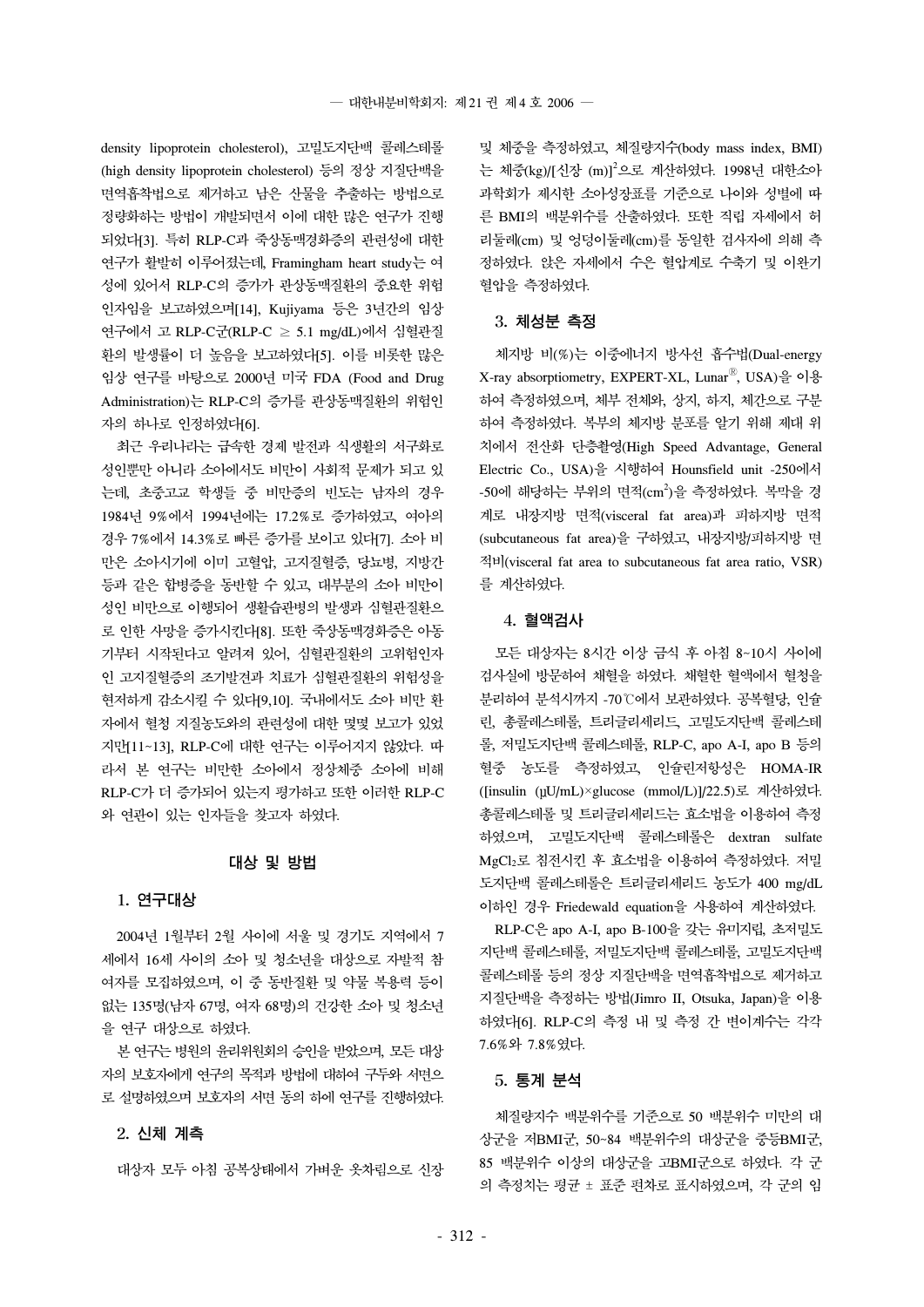- 최용준 외 9인: 소아 청소년 비만과 Remnant Lipoprotein과의 관련성 -

|                                   | Low BMI          | Mid BMI                      | High BMI                       | P                   |
|-----------------------------------|------------------|------------------------------|--------------------------------|---------------------|
| $\mathbf n$                       | 42               | 43                           | 50                             |                     |
| Age (years)                       | $11.4 \pm 2.0$   | $11.7 \pm 1.9$               | $11.8 \pm 2.1$                 | ns                  |
| Sex (Boy $%$ )                    | 15(36)           | 19(44)                       | 33 $(66)^{4}$                  | 0.010               |
| BMI $(kg/m2)$                     | $16.5 \pm 1.7$   | $19.9 \pm 1.7$               | $24.6 \pm 2.3$ <sup>**</sup>   | < 0.001             |
| Waist (cm)                        | $59.5 \pm 7.0$   | $67.7 \pm 5.5$               | $80.4 \pm 6.9^{*+}$            | < 0.001             |
| $SBP$ (mmHg)                      | $104.1 \pm 12.3$ | $104.9 \pm 11.2$             | $110.0 \pm 9.9$ <sup>*</sup>   | 0.024               |
| $DBP$ (mmHg)                      | $66.0 \pm 8.9$   | $67.4 \pm 7.9$               | 70.2 $\pm 7.9$ <sup>*</sup>    | 0.046               |
| Total body fat $(\%)$             | $21.6 \pm 7.7$   | $28.7 \pm 9.1$ <sup>*</sup>  | $36.1 \pm 7.3$ <sup>**</sup>   | < 0.001             |
| Total abdominal fat $(cm2)$       | $71.2 \pm 37.6$  | $129.1 \pm 52.3$             | $252.5 \pm 64.8^{\ast\dagger}$ | < 0.001             |
| Visceral fat $(cm2)$              | $19.7 \pm 8.4$   | $30.4 \pm 11.8$ <sup>*</sup> | $50.7 \pm 19.9^{*+}$           | < 0.001             |
| Subcutaneous fat $(cm2)$          | $51.5 \pm 31.2$  | 98.7 $\pm$ 43.8 <sup>*</sup> | $201.7 \pm 54.0^{*+}$          | < 0.001             |
| <b>VSR</b>                        | $0.47 \pm 0.21$  | $0.40 \pm 0.40$              | $0.28 \pm 0.09$ <sup>*</sup>   | < 0.001             |
| Glucose $(mg/dL)$                 | $88.9 \pm 7.5$   | $88.0 \pm 7.3$               | $86.1 \pm 7.6$                 | ns                  |
| Insulin $(uIU/mL)^*$              | $3.8 \pm 3.5$    | $6.7 \pm 5.1$                | $9.1 \pm 6.0^*$                | < 0.001             |
| $HOMA-IR^*$                       | $0.9 \pm 0.8$    | $1.5 \pm 1.1$ <sup>*</sup>   | $1.9 \pm 1.3$                  | < 0.001             |
| Total cholesterol (mg/dL)         | $162.3 \pm 21.4$ | $160.9 \pm 30.0$             | $167.6 \pm 28.8$               | $\operatorname{ns}$ |
| Triglycerides $(mg/dL)^{\dagger}$ | $75.3 \pm 46.0$  | $98.7 \pm 61.5$              | $106.2 \pm 67.9$ <sup>*</sup>  | 0.016               |
| $HDL-C$ (mg/dL)                   | $55.9 \pm 11.7$  | $52.8 \pm 13.5$              | $50.4 \pm 13.1$                | ns.                 |
| $LDL-C$ (mg/dL)                   | $91.3 \pm 16.9$  | $88.4 \pm 24.6$              | $96.0 \pm 21.6$                | ns                  |
| Apo A-I (mg/dL)                   | $142.0 \pm 20.9$ | $140.2 \pm 23.9$             | $137.4 \pm 22.7$               | $\operatorname{ns}$ |
| Apo $B$ (mg/dL)                   | $68.0 \pm 11.8$  | $67.9 \pm 17.3$              | 76.4 $\pm$ 17.9 <sup>**</sup>  | 0.015               |
| $RLP-C$ (mg/dL)                   | $5.8 \pm 3.3$    | $6.8 \pm 4.8$                | 7.8 $\pm$ 4.5 <sup>*</sup>     | 0.027               |

Table 1. Comparison of clinical and biochemical parameters and body fat distribution by body mass index group

Data are means  $\pm$  SD or n(%). *P* values by ANOVA for continuous variables and  $x^2$  tests for categorical variables are given.

BMI, body mass index; DBP, diastolic blood pressure; HOMA-IR, homeostasis model assessment for insulin resistance; SBP, systolic blood pressure; VSR, visceral to subcutaneous fat ratio; ns, not significant.

 $*$   $P < 0.05$  vs. low BMI group.

†*P* < 0.05 vs. mid BMI group.

‡Log transformed.

상적 특성 및 검사실 소견의 비교는 one-way ANOVA를 이 용하였다. 혈청 인슐린, 트리글리세리드, HOMA-IR은 정규 분포를 하지 않았기 때문에 자연로그 치환 후 분석하였다. 또한 각 군 간의 차이에 대한 다중비교를 위하여 Turkey's multiple comparison test를 이용하였다. RLP-C와 각각의 인자들의 상관관계를 알아보기 위하여 상관분석을 사용하여 분석하였고, RLP-C에 영향을 미치는 요인을 파악하기 위해 다중회귀분석을 이용하였다. 통계 분석은 SPSS for Windows (ver. 11.0; SPSS Inc., Chicago, USA)을 이용하 였고, 통계학적 유의 수준은 *P* < 0.05 미만으로 하였다.

### 결 과

# 1. 체질량지수에 따른 임상적 특성

연구 대상자는 총 135명으로 이 중 남자가 67명, 여자가 68

명이었다. 평균 연령은 11.6 ± 2.0세였으며, 세 군 간의 유의 한 차이는 없었다. 고BMI군에서 남자가 더 많았다(*P* = 0.010). 수축기(*P* = 0.024) 및 이완기(*P* = 0.046) 혈압은 유의 한 차이를 보였으며, 다중비교 결과 고BMI군이 중등BMI군과 저BMI군에 비해 유의하게 높았으며, 중등 및 저BMI군에서 유의한 차이는 없었다(Table 1). BMI군에 따라 공복 혈당은 차이가 없었으나, 공복 인슐린 농도 및 HOMA-IR는 유의한 차이를 보였으며(*P* < 0.001, respectively), 다중비교 결과 중 등과 고BMI군이 저BMI군에 비해 유의하게 높은 결과를 보 였으며, 중등BMI군과 고BMI군에서 유의한 차이는 없었다.

# 2. BMI군에 따른 허리둘레, 체지방 및 복부지방

BMI군에 따라 허리둘레, 체지방 비, 총복부지방 면적, 내 장지방 면적, 피하지방 면적 등은 유의한 증가를 보였으며(*P* < 0.001), 다중비교 결과 고BMI군이 가장 높게 나타났고 저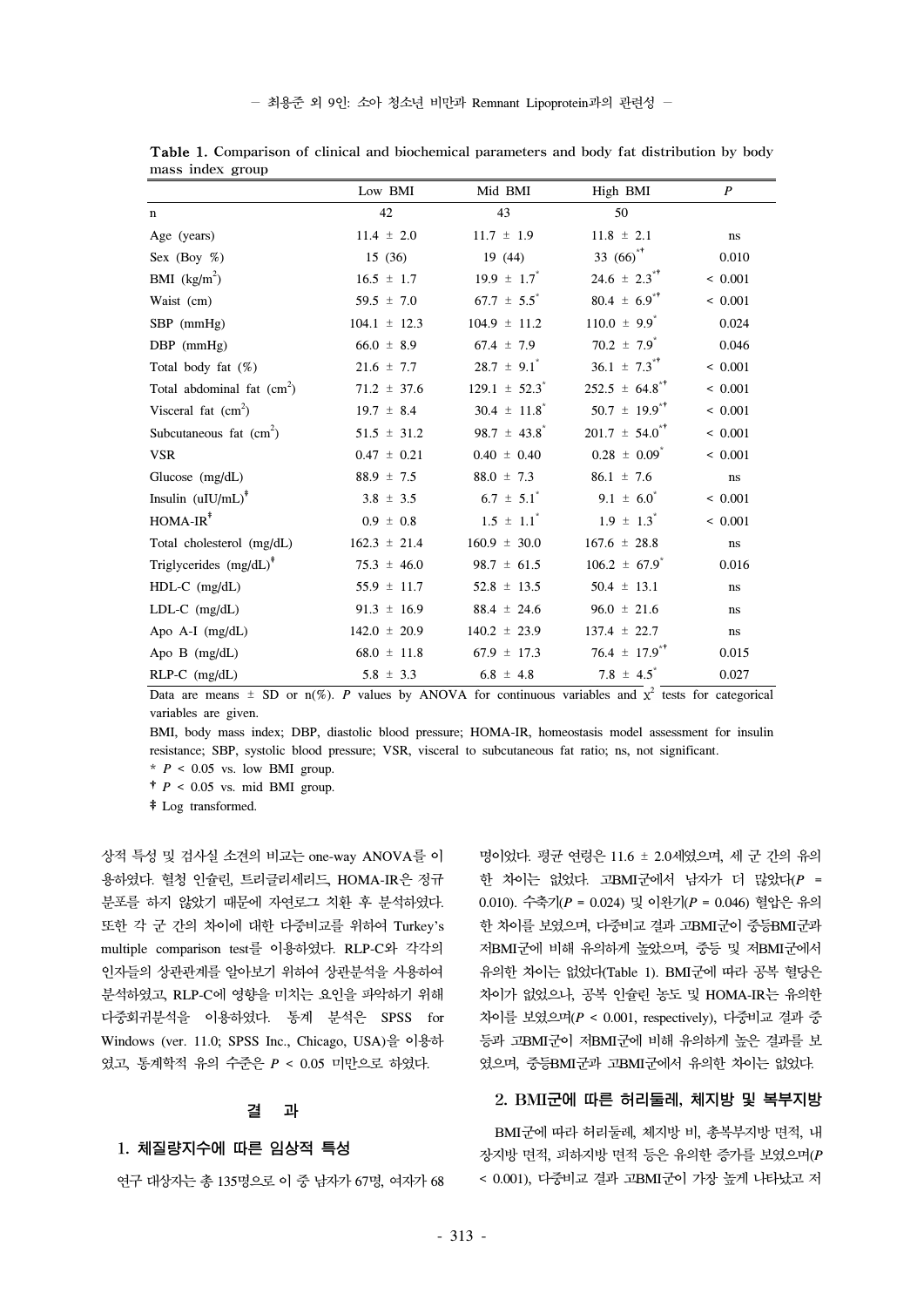BMI군이 가장 낮게 나타났다(*P* < 0.001, respectively). VSR 은 고BMI군이 중등BMI군과 저BMI군에 비해 낮은 결과를 보였다(Table 1).

었다. 트리글리세리드는 고BMI군이 저BMI군에 비해 높게 나타났고(*P* = 0.016), apo-B 농도는 고BMI군이 저BMI군과 중등BMI군에 비해 높게 나타났다(*P* = 0.015)(Table 1).

BMI군에 따라 RLP-C의 농도가 유의한 차이를 보였으며 (*P* = 0.027), 다중비교 결과 고BMI군이 저BMI군에 비해 높게 나타났다. RLP-C 농도가 7.5 mg/dL 이상인 비율도 유 의한 차이를 보였으며(*P* = 0.024), 다중비교 결과 고BMI군

# 3. BMI군에 따른 지질단백 및 RLP-C

BMI군에 따라 총콜레스테롤, 고밀도지단백 콜레스테롤, 저밀도지단백 콜레스테롤, apo A-I 농도는 유의한 차이는 없



**Fig. 1.** The frequency of subjects showing the high levels ( $\geq 7.5$ mg/dL) of remnant lipoprotein cholesterol (RLP-C) according to the body mass index (BMI) percentile (P) groups (*P* = 0.023).

|  |  |  | <b>Table 2.</b> Anthropometric and biochemical parameters associated with remnant lipoprotein cholesterol |  |  |  |
|--|--|--|-----------------------------------------------------------------------------------------------------------|--|--|--|
|--|--|--|-----------------------------------------------------------------------------------------------------------|--|--|--|

|                                   |          | Univariate |          | Multivariate     |          | Multivariate*    |  |
|-----------------------------------|----------|------------|----------|------------------|----------|------------------|--|
|                                   | r        | P          | β        | $\boldsymbol{P}$ | $\beta$  | $\boldsymbol{P}$ |  |
| Age (years)                       | 0.159    | 0.037      | 0.006    | ns               | 0.085    | ns               |  |
| Sex $(Girl = 1)$                  | $-0.149$ | 0.047      | 0.017    | ns               | $-0.031$ | ns               |  |
| BMI $(kg/m2)$                     | 0.229    | 0.005      | 0.024    | ns               | 0.143    | ns               |  |
| Waist (cm)                        | 0.213    | 0.008      |          |                  |          |                  |  |
| SBP (mmHg)                        | 0.194    | 0.014      | $-0.027$ | ns               | 0.169    | 0.046            |  |
| $DBP$ (mmHg)                      | 0.149    | 0.047      |          |                  |          |                  |  |
| Total body fat $(\%)$             | 0.148    | 0.088      |          |                  |          |                  |  |
| Visceral fat $(cm2)$              | 0.171    | 0.027      |          |                  |          |                  |  |
| Subcutaneous fat $(cm2)$          | 0.212    | 0.008      |          |                  |          |                  |  |
| <b>VSR</b>                        | $-0.149$ | 0.047      | $-0.062$ | ns               | $-0.132$ | ns               |  |
| Total cholesterol (mg/dL)         | 0.246    | 0.003      |          |                  |          |                  |  |
| Triglyceride (mg/dL) <sup>T</sup> | 0.927    | < 0.001    | 0.928    | < 0.001          |          |                  |  |
| $HDL-C$ (mg/dL)                   | $-0.300$ | < 0.001    |          |                  |          |                  |  |
| $LDL-C$ (mg/dL)                   | $-0.031$ | 0.364      |          |                  |          |                  |  |
| Apo $A-I$ (mg/dL)                 | $-0.091$ | 0.153      |          |                  |          |                  |  |
| Apo $B$ (mg/dL)                   | 0.378    | < 0.001    |          |                  |          |                  |  |
| Glucose (mg/dL)                   | $-0.136$ | 0.062      |          |                  |          |                  |  |
| $HOMA-IR$ <sup>*</sup>            | 0.228    | 0.005      | 0.041    | ns               | 0.231    | 0.007            |  |
| $R^2$                             |          |            | 0.862    | < 0.001          | 0.089    | 0.002            |  |

r, correlation coefficients;  $\beta$ , standardized regression coefficient by multivariate linear regression analysis; BMI, body mass index; DBP, diastolic blood pressure; HOMA-IR, homeostasis model assessment for insulin resistance; SBP, systolic blood pressure; VSR, visceral to subcutaneous fat ratio; ns, not significant.

\* multivariate linear regression analysis after triglyceride was excluded as independent variables.

†Log transformed.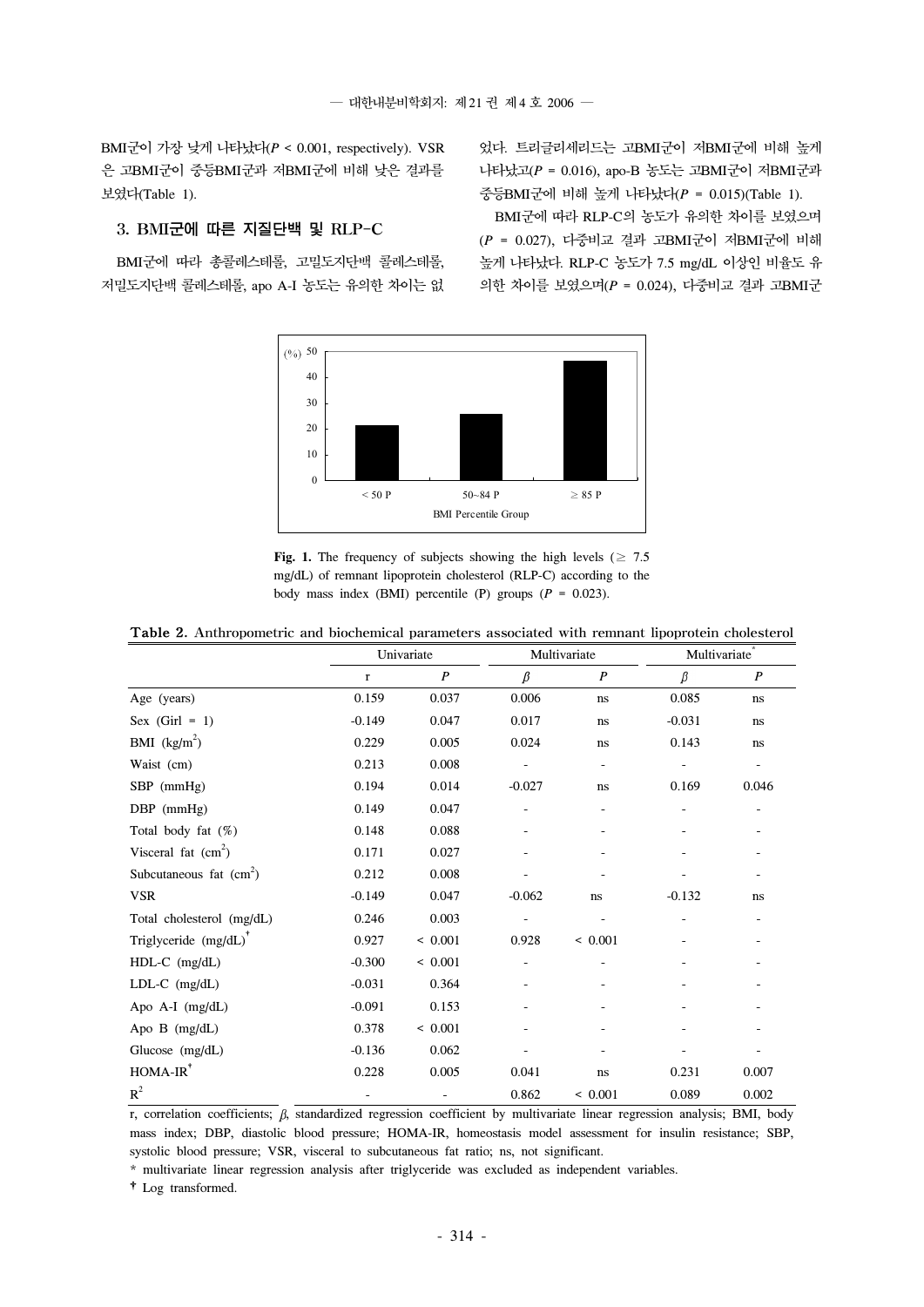(46.0%)이 저BMI군(21.4%)과 중등BMI군(25.6%)에 비해 높게 나타났다(Fig. 1).

### 4. RLP-C와 임상 지표와의 관련성

RLP-C와 유의한 상관관계를 보이는 지표는 나이, 성별, BMI, 허리둘레, 수축기 혈압, 이완기 혈압, 내장지방 면적, 피하지방 면적, VSR, 총콜레스테롤, 트리글리세리드, 고밀도 지단백 콜레스테롤, apo B, HOMA-IR 등 이었다(Table 2).

RLP-C에 영향을 미치는 요인을 파악하기 위해 트리글리 세리드, 수축기 혈압, HOMA-IR, VSR, 성별, 나이에 대해 다중회귀분석을 시행한 결과, RLP-C와 유의한 관련성을 나 타낸 지표는 트리글리세리드( $\beta$  = 0.928,  $P < 0.001$ )였으며 (R2 = 0.862, *P* < 0.001), 이중 트리글리세리드를 제외하고 다중회귀분석을 시행한 결과 RLP-C와 유의한 관련성을 보 인 지표는 HOMA-IR ( = 0.231, *P* = 0.007)과 수축기 혈 압 $( \beta = 0.169, P = 0.046)$ 이었다( $R^2 = 0.089, P = 0.002$ ) (Table 2).

#### 고 찰

전 세계적으로 소아 비만은 중요한 문제로 대두되고 있 다. 미국에서 시행한 한 대규모 조사에서 1963년에 측정된 10세 소아의 평균 몸무게가 74.2 lb였던 것에 비해, 2002년 측정된 평균 몸무게는 85 lb로, 평균 키의 증가가 있음을 고 려하여도 40년 사이에 뚜렷한 몸무게의 증가를 보여 주었다 [14]. 우리나라도 2003년 강릉 지역의 소아를 대상으로 한 국내의 한 연구에서 소아 비만의 유병률을 남아 23%, 여아 20.6%로 보고하였으며[11], 1996년 서울 지역의 소아 비만 에 관한 한 연구에서는 남아 23%, 여아 15.5%로 보고하고 있어[15], 이미 국내에서도 소아 비만의 발생이 상당수 진행 하고 있는 것으로 보인다.

소아에 있어서 비만은 인슐린 저항성, 제2형 당뇨병, 이 상지질혈증, 지방간, 고혈압 등의 유발인자로 알려져 있다 [16]. 본 연구 결과 BMI가 50 백분위수 이상인 군은 그렇지 않은 소아에 비해 수축기 및 이완기 혈압, 공복 인슐린, HOMA-IR, 트리글리세리드 등이 유의하게 높은 결과를 보 였으며, 고밀도지단백 콜레스테롤은 낮은 경향을 보였다. 따 라서 본 연구의 결과에서도 BMI의 증가, 즉 비만도의 증가 가 고혈압, 인슐린저항성 및 이상지질혈증 등에 관여하고 있 음을 확인할 수 있었다. 최근에 영국에서 보고한 장기간의 전향적 연구에서 소아에서 BMI의 증가가 향후 관상동맥질 환 및 뇌졸중의 위험을 증가시키는 것으로 보고되었으며 [17], 본 연구에서도 대상 소아의 BMI와 심혈관질환의 위험 인자 사이에 관련성을 보여 소아 청소년기에 이미 심혈관질 환의 위험이 높아져 있음을 알 수 있다.

본 연구에서는 복부 비만도를 복부 전산화 단층촬영을 이

용하여 측정하였다. 복부비만에서 특히 내장지방이 인슐린 저항성, 제2형 당뇨병, 심혈관질환의 유병과 관련이 있는 것 으로 알려져 있는데[18~20], 본 연구에서 BMI에 따라 총복 부지방 면적, 피하지방 면적 및 내장지방 면적 모두의 증가 를 볼 수 있었다. 특이한 점은 VSR의 감소를 보이는 것으로 이는 소아 및 청소년기의 비만이 대개 내장지방 보다는 피 하지방의 증가가 더 뚜렷하기 때문인 것으로 생각된다.

최근의 전향적 역학 연구들을 통해 트리글리세리드가 관 상동맥질환의 위험인자로서 인정되고 있으며[21,22], 특히 트리글리세리드의 아종인 RLP-C가 최근 새로운 죽상동맥경 화증 및 관상동맥질환의 위험인자로 주목받고 있다. 여러 연 구를 통해 RLP-C이 대식세포에 섭취되어 포말세포 형성에 관여하는 것이 밝혀졌으며[23], 또한 RLP-C의 증가가 혈소 판 응집의 증가[24], plasminogen activator inhibitor-1 활성 화 증가[25], 혈관내피세포의존 혈관운동 장애[26], 혈관평 활근세포의 증식 촉진[27], 혈관내피세포에 단핵구의 부착 촉진에 관여[28]하는 것으로 밝혀져, 이러한 기전들에 의해 RLP-C가 죽상동맥경화증의 발생에 기여하는 것으로 생각되 고 있다. 이는 여러 임상 연구에서도 밝혀졌는데, Masuoka 등[29]은 정상 콜레스테롤 농도를 보이는 관상동맥질환 환 자에서 RLP-C가 대조군에 비해 증가되어 있음을 보고하였 으며, Fukushima 등[30]과 McNamara 등[4]은 특히 폐경 여성에 있어서 RLP-C가 관상동맥질환과 연관이 있음을 보 고하였다.

또한 비만은 지질대사의 장애를 일으키는데, 특히 유미지 립의 청소율을 감소시키며, 초저밀도지단백의 합성을 증가 시켜[31], 결과적으로 RLP-C를 증가시킨다. 과거 Takahashi 등이 일본 소아를 대상으로 한 연구에서 과체중 소아의 RLP-C 농도가 정상 소아에 비해 증가되어 있음을 보고한 바 있다[32].

본 연구에서도 소아들의 RLP-C 농도가 BMI의 증가에 따라 의미 있게 높음을 밝혔다. 일본의 한 연구에서 RLP-C 의 정상기준을 7.5 mg/dL 미만으로 제시하였는데[33], 본 연구에서 BMI가 85 백분위수 이상인 군이 그렇지 않은 군 보다 RLP-C가 7.5 mg/dL 이상인 경우가 2배 가량 많은 것 으로 나타났다. 이는 소아 청소년 시기에서도 이미 비만과 동반하여 RLP-C가 증가함을 뒷받침하는 것이다.

본 연구에서 RLP-C와 유의한 관련성이 있는 지표는 나 이, 성별, BMI, 허리둘레, 수축기 혈압, 이완기 혈압, 내장지 방 면적, 피하지방 면적, VSR, 총콜레스테롤, 트리글리세리 드, 고밀도지단백 콜레스테롤, apo B, HOMA-IR 등이었다. 이중 RLP-C와 유의한 관련성을 보인 지표는 트리글리세리 드, HOMA-IR, 수축기 혈압 등이었다.

RLP-C는 트리글리세리드의 아종으로서 최근 한 대규모 전향적 연구에서 RLP-C은 트리글리세리드와 독립적으로 관 상동맥질환과의 연관성을 보여 주지 못하였다[34]. 그러나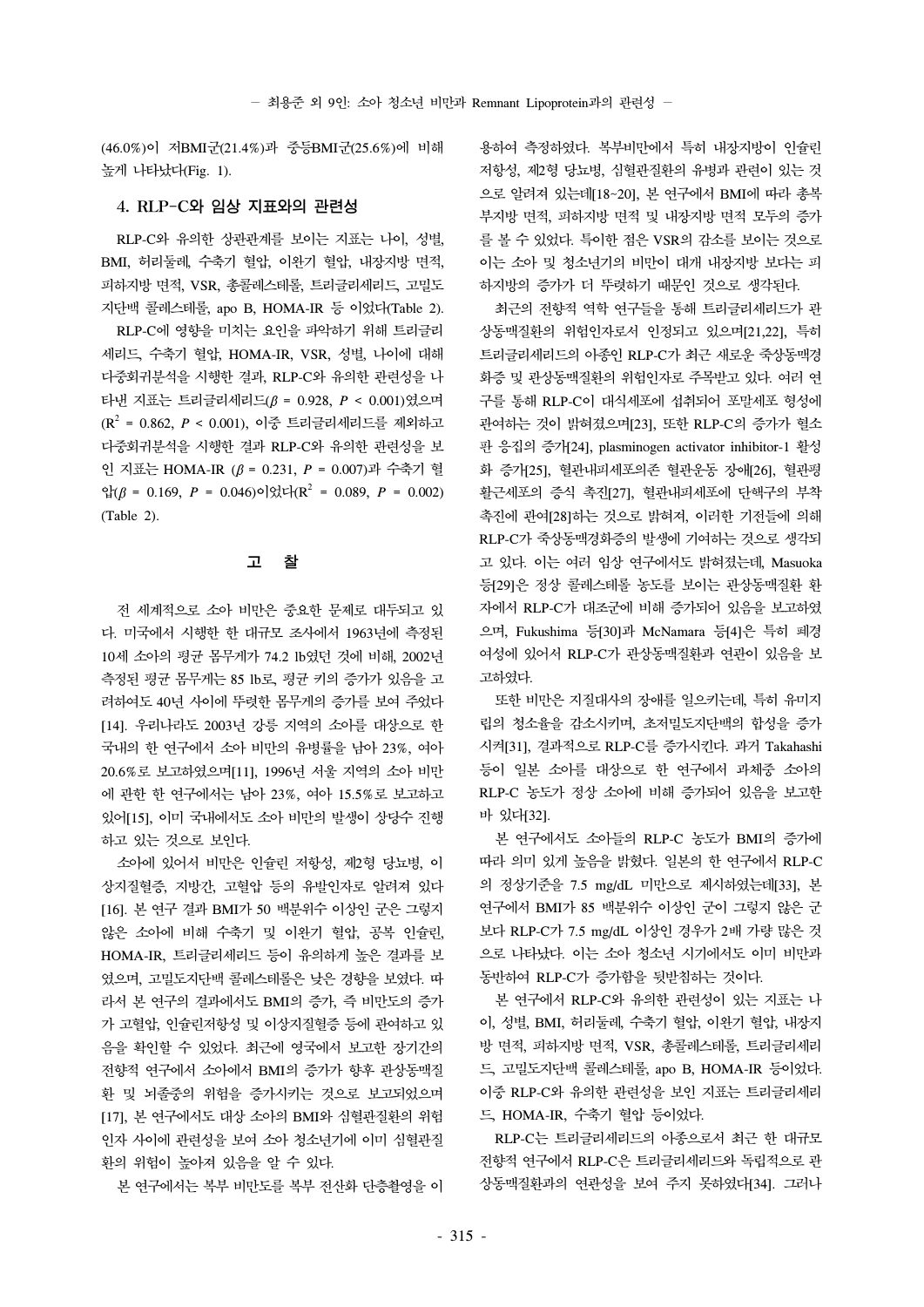여러 단면연구에서 RLP-C가 관상동맥질환의 독립적인 위험 인자이며, 트리글리세리드에 비해 관상동맥질환 발생에 더 중요한 정보를 제공해 주는 것으로 보고하였으며[4,5,29,30], 또한 몇몇 전향적 연구에서는 이미 관상동맥질환이 발생한 환자에서 향후 새로운 관상동맥질환의 발생을 독립적으로 예측할 수 있는 인자임을 밝히기도 하였다[5,30]. 그러나 이 들 연구가 앞의 연구와 비교하여 관상동맥질환 발생 후 RLP-C가 측정되었다는 점은 고려해야 할 사항으로 보이며, 향후 트리글리세리드와 비교하여 RLP-C의 유용성에 대해서 는 보다 많은 전향적 연구가 필요할 것으로 생각된다.

과거 성인을 대상으로 한 여러 연구에서 인슐린 저항성과 RLP-C과의 연관성을 보여 주었으며[35,36], 소아에서도 같 은 연관성을 보임을 알 수 있었다. 인슐린저항성은 이상지질 혈증과 관련이 있는데, RLP-C의 증가에 대해서는 첫째 인 슐린저항성이 RLP-C의 제거에 관여하는 저밀도지단백 수용 체의 발현을 감소시키며, 둘째 간의 초저밀도지단백의 합성 을 증가시키며 이러한 기전으로 RLP-C의 증가와 관련성을 보이는 것으로 생각된다[37].

또한 RLP-C는 혈관내피세포의존 혈관운동장애[26] 및 죽상동맥경화증[38]에 관여하며, 이러한 요소들이 성인에 있 어서 수축기 혈압의 증가에 영향을 주는 것으로 보인다. 그 러나 소아 청소년에서도 같은 작용으로 본 연구에서의 수축 기 혈압에 영향을 주었는지는 향후 소아를 대상으로 한 더 많은 연구가 있어야 할 것으로 보인다. 아울러 최근 일본에 서 대사증후군과 RLP-C와의 연관 가능성이 제시되었는데 [39], 본 연구에서도 소아에서 트리글리세리드, 고밀도지단 백 콜레스테롤, 인슐린 저항성, 허리둘레, 수축기 혈압 등이 RLP-C와 연관성을 보여 RLP-C가 높은 소아에서 향후 대사 증후군을 갖게 될 가능성이 있음을 예측해 볼 수 있다.

본 연구는 비만한 소아 및 청소년에서 RLP-C 농도가 높 아져 있음을 밝힌 최초의 국내 연구로서 RLP-C는 트리글리 세리드, 고밀도지단백 콜레스테롤, 인슐린저항성, BMI 및 허리둘레 등과 연관성을 보이기 때문에 RLP-C가 높은 소아 청소년은 대사증후군으로의 발전 위험이 있음을 예측해 볼 수 있었다.

하지만 본 연구는 서울 및 경기 지역의 소수의 자발적 참 여자를 대상으로 하였기 때문에 우리나라 소아 청소년을 대 표하는 연구라고는 할 수 없다. 또한 소아 및 청소년을 대상 으로 하였으나, 모집된 소아와 청소년 수의 차이가 커서 사 춘기 이전과 이후의 RLP-C와 비만과의 연관성은 비교할 수 없었다. 또한 본 연구는 단순히 비만한 소아 청소년에서 RLP-C가 증가되어 있음을 밝힌 단면 연구로서, 이것의 임상 적 유용성에 대해서는 향후 이들 대상자에 대해 비만의 개선 이 RLP-C 농도를 감소시킬 수 있는지, 성인 이후 대사증후 군을 가질 위험성이 높은지에 대한 전향적 연구가 필요하다.

#### 요 약

연구배경: 잔유물 지질단백 콜레스테롤은 장에서 유래한 유미지립과 간에서 유래한 초저밀도지단백이 지질단백분해 효소에 의해 분해되고 남은 중간산물이며, 여러 연구에서 잔 유물 지질단백과 관상동맥질환과의 연관성이 밝혀졌다. 본 연구의 목적은 소아 비만과 잔유물 지질단백 콜레스테롤과 의 관련성을 알아보고, 잔유물 지질단백 콜레스테롤과 관련 된 임상적, 실험실적 지표를 알아보고자 하였다.

방법: 135명의 소아 및 청소년(남자 67명, 여자 68명)을 대 상으로 신장, 체중, 혈압, 허리둘레, 체지방, 총복부지방면적, 내장지방면적, 피하지방면적, 공복혈당, 인슐린, HOMA-IR, 총콜레스테롤, 트리글리세리드, 저밀도지단백 콜레스테롤, 고밀도지단백 콜레스테롤, RLP-C 등을 측정하였다. RLP-C 은 apo B-100 및 apo A-I에 대한 단일클론항체에 결합하지 않은 지질단백 분획을 측정하는 면역흡착법을 이용하였다. 연구대상 소아는 연령과 성별을 고려한 BMI 백분위수에 따 라 저(50백분위수 미만), 중등(50~84 백분위수), 고(85백분 위수 이상) BMI군으로 나누었다.

결과: BMI 군에 따라 허리둘레, 혈압, 인슐린 농도, HOMA-IR, 총복부지방면적, 내장지방면적, 피하지방 면적 및 혈중 트리글리세리드, RLP-C 등에서 유의한 차이를 보 였으며(*P* < 0.05, respectively), 고BMI군에서 RLP-C 7.5 mg/dL 이상인 경우가 2배 더 많았다. RLP-C와 상관관계를 보이는 지표는 나이, 성별, BMI, 허리둘레, 수축기 및 이완 기 혈압, 내장지방 면적, 피하지방 면적, 내장지방/피하지방 면적비, 총콜레스테롤, 트리글리세리드, 고밀도지단백 콜레 스테롤, apo B, HOMA-IR 등 이었다. 다중회귀분석을 시행 한 결과 RLP-C와 유의한 관련성을 나타낸 지표는 트리글리 세리드였으며( $\beta$  = 0.928,  $P < 0.001$ ; R<sup>2</sup> = 0.862, P < 0.001), 이중 트리글리세리드를 제외하고 다중회귀분석을 시 행한 결과, RLP-C와 유의한 관련성을 보인 지표는 HOMA-IR  $(β = 0.231, P = 0.007)$ 과 수축기혈압 $(β = 0.169,$  $P = 0.046$ )이었다( $\mathbb{R}^2 = 0.089$ ,  $P = 0.002$ ).

결론: 비만한 소아에서 잔유물 지질단백 콜레스테롤의 농 도는 유의하게 높았으며, RLP-C와 독립적인상관관계를 보 이는 인자는 트리글리세리드, 수축기혈압, HOMA-IR 등 이 었다. 향후 소아 및 청소년에서 비만의 개선이 RLP-C 농도 를 감소시키는지와 소아 및 청소년기 증가된 RLP-C가 성인 의 대사증후군 및 심혈관질환의 위험을 증가시키는지에 대 한 전향적 연구가 필요하다.

#### 감사의 글

본 연구 수행에 도움을 주신 한국 오츠카 제약㈜과 연세 의대 진단검사의학교실 김정호 교수님께 감사드립니다.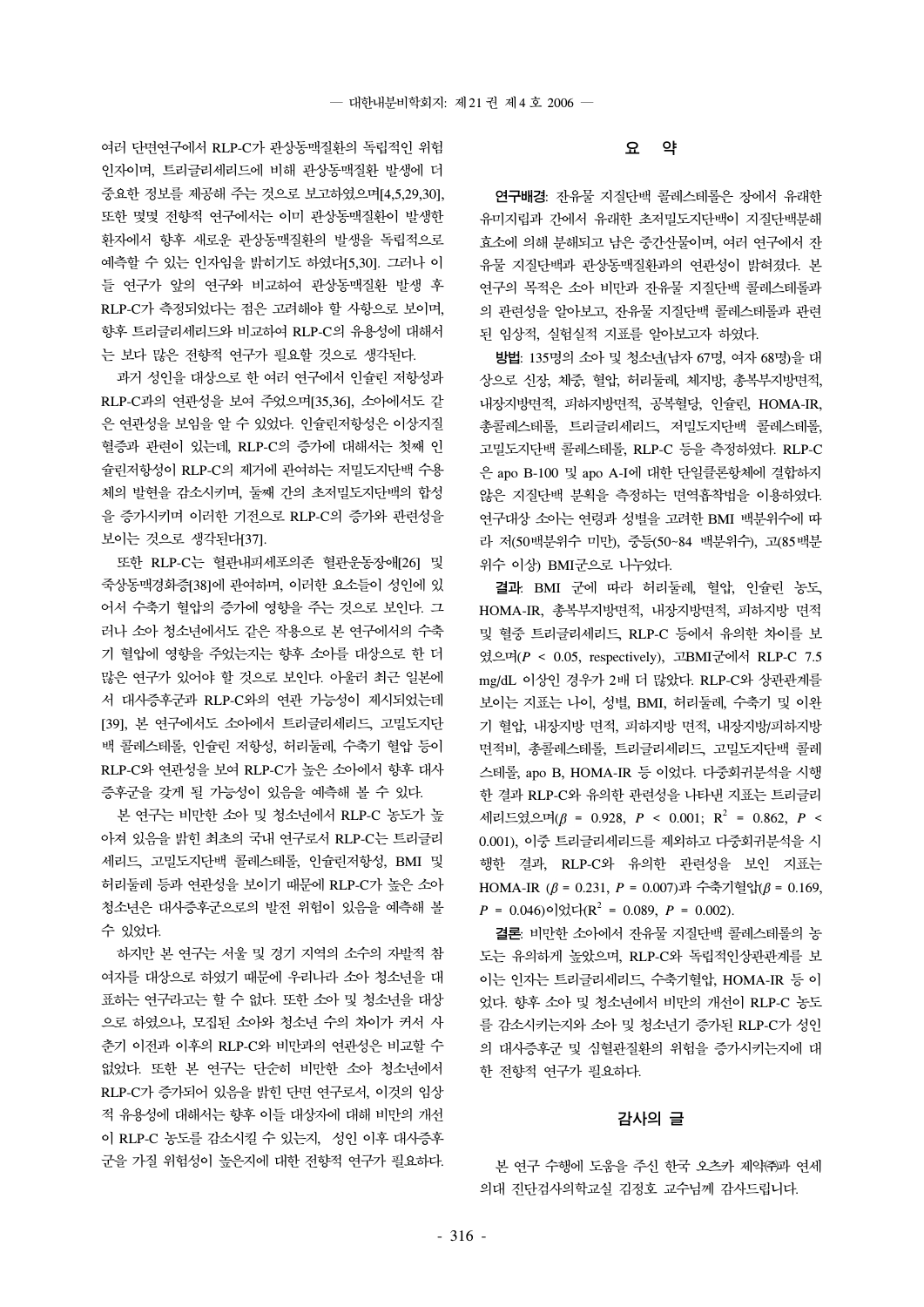- 최용준 외 9인: 소아 청소년 비만과 Remnant Lipoprotein과의 관련성 -

# 참 고 문 헌

- 1. Seman LJ, McNamara JR, Schaefer EJ: Lipoprotein(a), homocysteine, and remnant-like particles: emerging risk factors. Curr Opin Cardiol 14:186-191, 1999
- 2. Havel RJ: Remnant lipoproteins as therapeutic targets. Curr Opin Lipidol 11:615-620, 2000
- 3. Nakajima K, Saito T, Tamura A, Suzuki M, Nakano T, Adachi M, Tanaka A, Tada N, Nakamura H, Campos E, Havel RJ: Cholesterol in remnant-like lipoproteins in human serum using monoclonal anti apo B-100 and anti apo A-I immunoaffinity mixed gels. Clin Chim Acta 223:53-71, 1993
- 4. McNamara JR, Shah PK, Nakajima K, Cupples LA, Wilson PW, Ordovas JM, Schaefer EJ: Remnant-like particle (RLP) cholesterol is an independent cardiovascular disease risk factor in women: results from the Framingham Heart Study. Atherosclerosis 154:229-236, 2001
- 5. Kugiyama K, Doi H, Takazoe K, Kawano H, Soejima H, Mizuno Y, Tsunona R, Sakamoto T, Nakano T, Nakajima K, Okawa H, Sugiyama S, Yoshimura M, Yasue H: Remnant lipoprotein levels in fasting serum predict coronary events in patients with coronary artery disease. Circulation 99:2858-2860, 1999
- 6. Tanaka A: Postprandial hyperlipidemia and atherosclerosis. J Atheroscler Thromb 11:322-329, 2004
- 7. Lee DH: Assessment and treatment of childhood obesity. J Korean Pediatr Soc 39:1055-1065, 1996
- 8. Dietz WH: Health consequences of obesity in youth: Childhood predictors of adult disease. Pediatrics 101:518-525, 1998
- 9. Becque MD, Katch VL, Rocchini AP, Marks CR, Moorehead C: Coronary risk incidence of obese adolescents: reduction by exercise plus diet intervention. Pediatrics 81:605-612, 1988
- 10. Cresenta JL, Burke GL, Downey AM, Freedman DS, Berenson GS: Prevention of atherosclerosis in childhood. Pediatr Clin North Am 33:853-858, 1986
- 11. Sim SJ, Chun KS, Park HS: The relation of serum lipid profiles to overweight among children in Gangneung area. Korean J Obes 12:146-153, 2003
- 12. Choi SH, Kim KB, Park SG, Jung JT, Son CS, Tokgo YC: The study of serum lipids in grossly obese elementary school students in Seoul. J Korean Pediatr

Soc 36:73-80, 1993

- 13. Park HS, Kang YJ, Shin ES: Serum lipid profiles and diet patterns in obese children in Seoul. Korean J Obes 3:47-54, 1994
- 14. Eckel RH, Daniels SR, Jacobs AK, Robertson RM: America's children: a critical time for prevention. Circulation 111:1866-1868, 2005
- 15. Kang YJ, Hong CH, Hong YJ: The prevalence of childhood and adolescent obesity over the last 18 years in Seoul area. Korean J Nutrition 30:832-839, 1997
- 16. Artz E, Haqq A, Freemark M: Hormonal and metabolic consequences of childhood obesity. Endocrinol Metab Clin North Am 34:643-658, 2005
- 17. Lawlor DA, Leon DA: Association of body mass index and obesity measured in early childhood with risk of coronary heart disease and stroke in middle age: findings from the aberdeen children of the 1950s prospective cohort study. Circulation 111:1891-1896, 2005
- 18. Bjrntorp P: Metabolic implication of body fat distribution. Diabetes Care 14:1132-1143, 1991
- 19. Frayn KN: Visceral fat and insulin resistance-causative or correlative? Br J Nutr 83(Suppl1):S71-77, 2000
- 20. Wajchenberg BL: Subcutaneous and visceral adipose tissue: their relation to the metabolic syndrome. Endocr Rev 21:697-738, 2000
- 21. Eberly LE, Stamler J, Neaton JD: Multiple Risk Factor Intervention Trial Research Group: Relation of triglyceride levels, fasting and nonfasting, to fatal and nonfatal coronary heart disease. Arch Intern Med 163:1077-1083, 2003
- 22. Jeppesen J, Hein HO, Suadicani P, Gyntelberg F: Triglyceride concentration and ischemic heart disease: an eight-year follow-up in the Copenhagen Male Study. Circulation 97:1029-1036, 1998
- 23. Tomono S, Kawazu S, Kato N, Ono T, Ishii C, Ito Y, Shimizu M, Shimoyama M, Nakano T, Nakajima K: Uptake of remnant like particles (RLP) in diabetic patients from mouse peritoneal macrophages. J Atheroscler Thromb 1:98-102, 1994
- 24. Saniabadi AR, Umemura K, Shinoyama M: Aggregation of human blood platelets by remnant like lipoprotein particles of plasma chylomicrons and very low density lipoproteins. Tromb Haemost 77:996- 1001, 1997